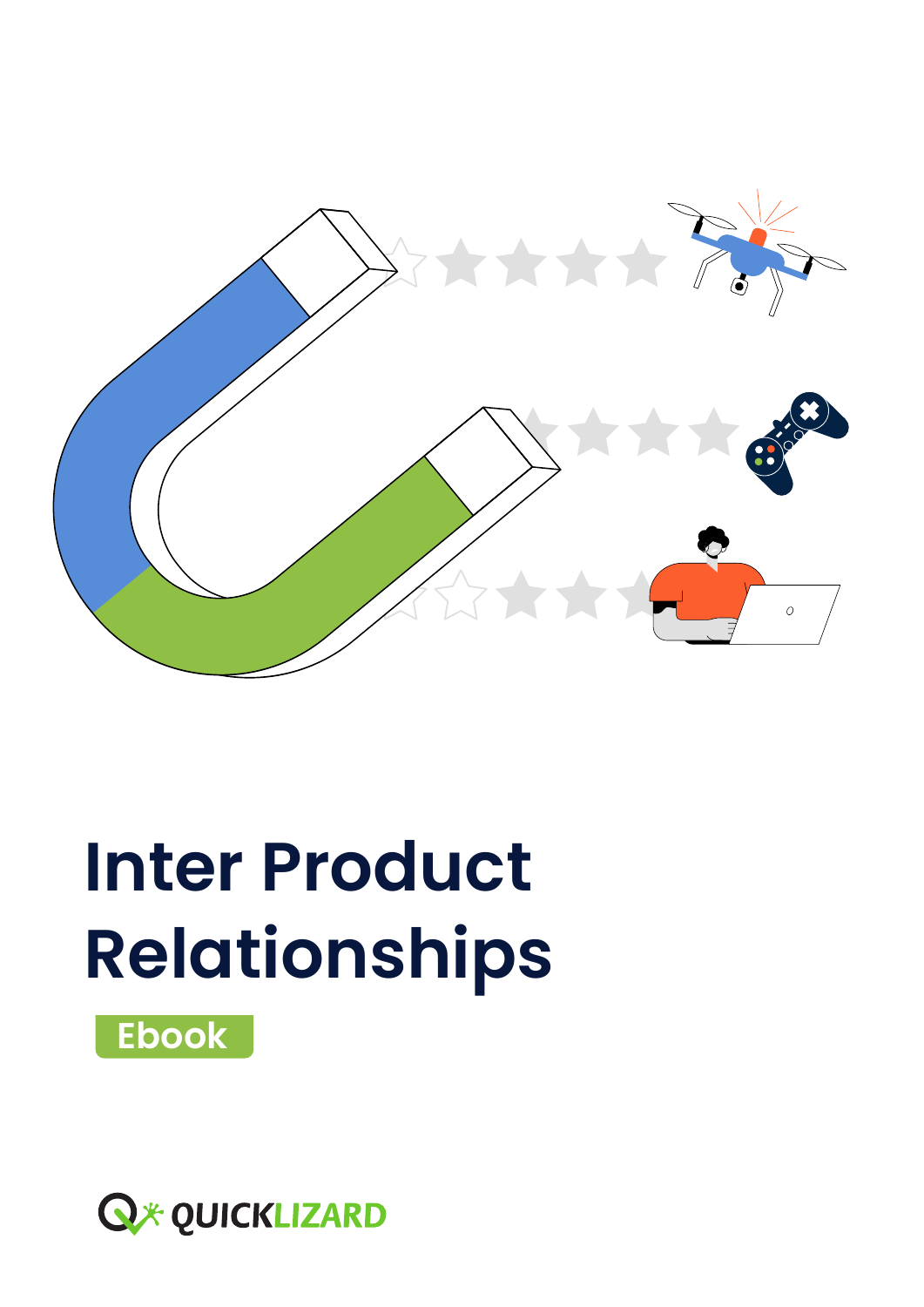# **Contents**

| Inter product relationships    | 3  |
|--------------------------------|----|
| <b>Cross elasticity</b>        | 5  |
| <b>Halo Effect</b>             |    |
| <b>Applications in pricing</b> | 8  |
| Considerations                 | 9  |
| Case study                     | 10 |
| How QuickLizard can help       | 12 |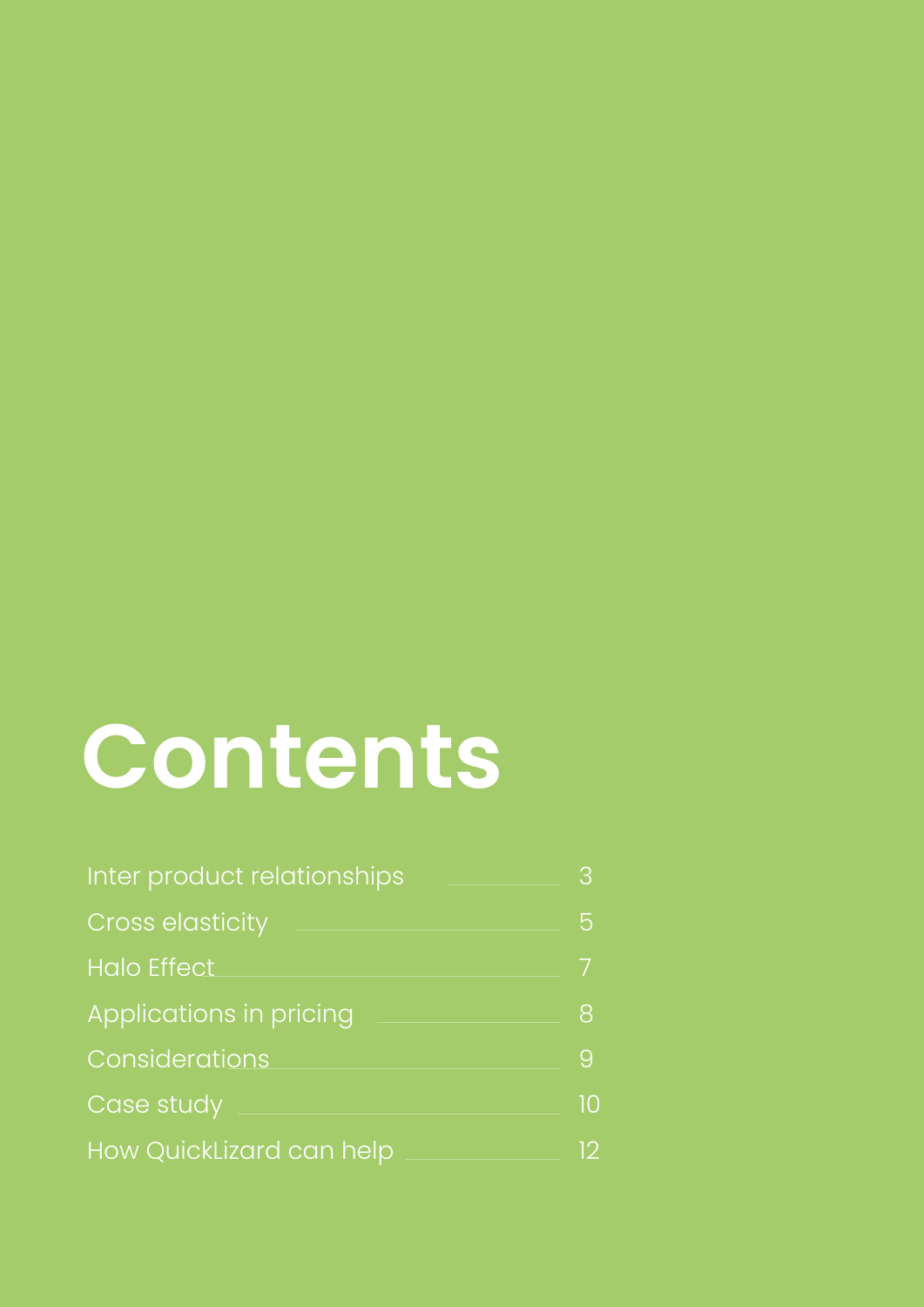## **Inter Product Relationships**

Product classification allows retailers to cluster products into groups. These groups, and the individual products within them, are connected and have different inter-relationships.

Cross elasticity of demand is the impact that a price increase or decrease on one product has on other products. Products can be substitutes, complements, or unrelated entirely. Substitutes are products that are seen as alternatives to one another while complements are products that are related and often purchased together.

Retailers can take advantage of these relationships to increase revenue, improve inventory planning, and manage pricing and promotions.

# **Elasticity Cross**

Cross elasticity of demand measures the change in quantity demanded for a product to the change in price of another product.

| <b>Cross Price</b><br>Elastucity of $=$<br><b>Demand</b> | % Change in Quantity Demanded of Product A |
|----------------------------------------------------------|--------------------------------------------|
|                                                          | % Change in Price of Product B             |

elasticity for a price change in product A and its impact on the entire assortment This product-to-product relationship can be extended to measure crossor assortment sub-set.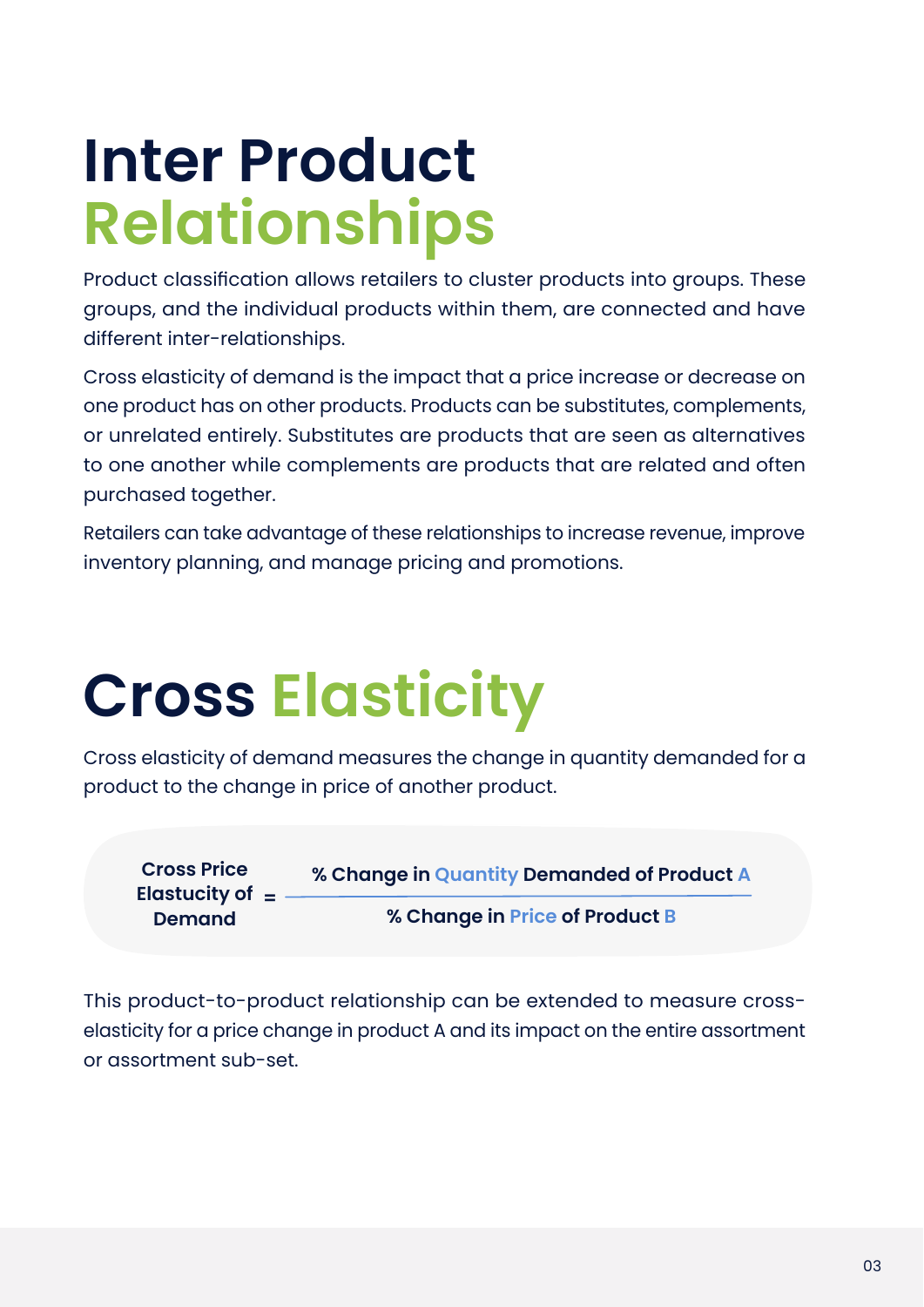#### **Substitutes**

A positive cross price elasticity denotes that products are substitutes. An increase in price of product A will increase the demand for product B because customers can easily replace product A with product B. Coke and Pepsi are examples of substitute goods, as are McDonalds and Burger King hamburgers.

Two competing airlines are also substitutes. If airline A increases flight prices even marginally versus Airline B, consumers will likely notice and substitute into Airline B. However, there are close and weak substitutes.



#### **Complements**

A negative cross elasticity denotes two products that are complements. An increase in price of product A leads to a decrease in quantity demanded for product B. If the price of A decreases, the demand curve for product B shifts to the right, signalling an increase in demand for B.

eBooks and eBook readers are examples of complementary products. If the price of an eBook reader decreases, the consumption of eBooks will increase because more customers can afford the reader. Like with substitutes, products can be close complements or weak complements.



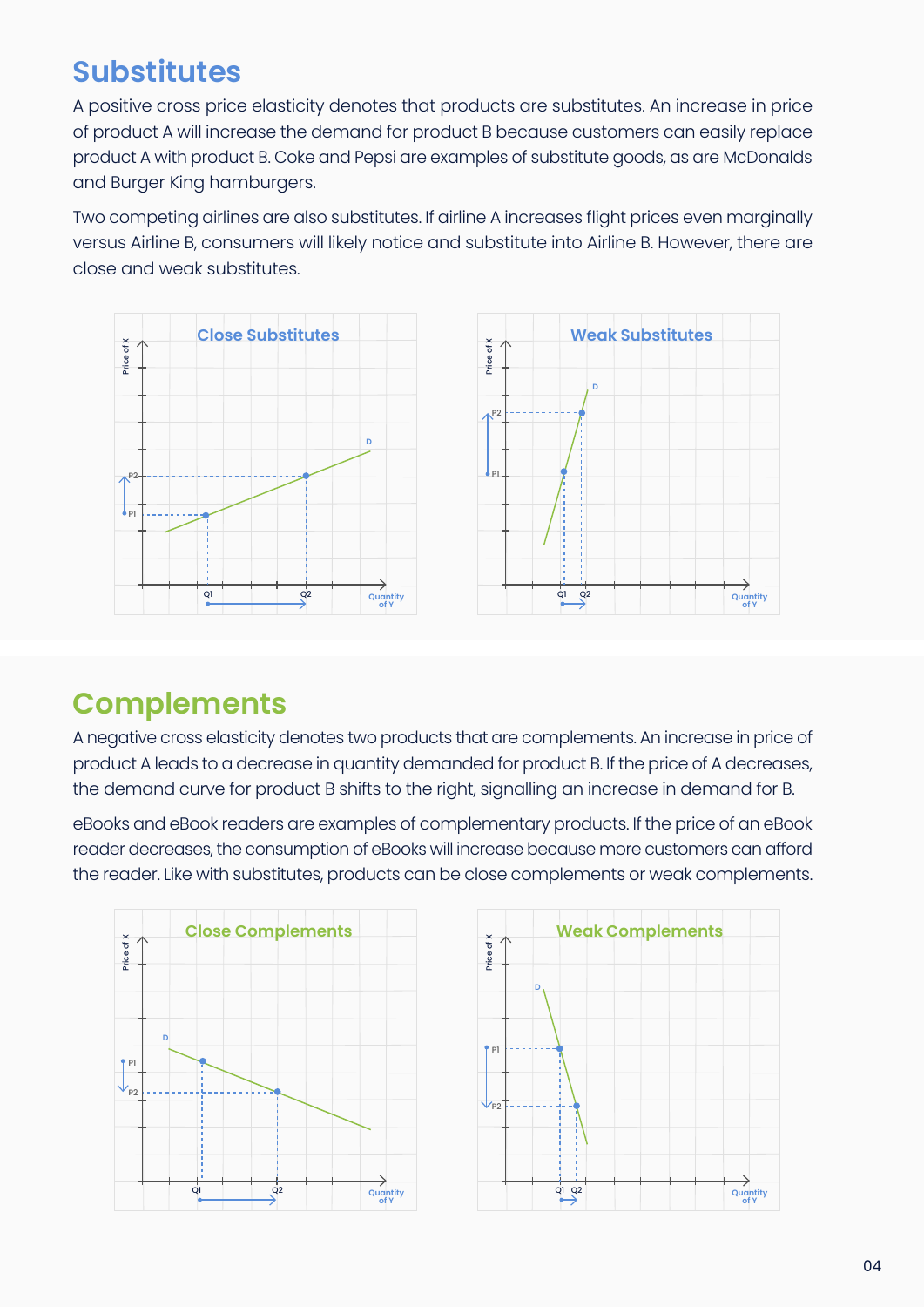#### Unrelated products have a cross price elasticity of zero.

| <b>Complements</b> | Products that are consumed together where<br>the demand for one directly affects the<br>consumption of the other. |
|--------------------|-------------------------------------------------------------------------------------------------------------------|
| <b>Substitutes</b> | Products that are closely related to one another<br>and compete for the same customers.                           |
| <b>Unrelated</b>   | Products with no relation to one another have a<br>cross price elasticity of zero.                                |

### **Halo** Effect

The effect between two complementary products where the lead product generates the demand for the follower products is known as the Halo Effect. The products together complete a purchase experience. This effect can be quantified by how much additional revenue the sale of the lead product generates.

In the airline industry, a flight ticket is the lead product that generates additional follower product sales of luggage, food, and insurance. The sale of the flight ticket generates additional revenue due to the sales of the follower products. This additional revenue gained from follower products can be used to make decisions around lead product pricing. Specifically, it can be used to discount the lead product and make the entry point of purchase more appealing to customers.

In the cell phone industry, phones are the lead product and phone covers, warranties, and chargers are the followers. Buying a specific model phone cover generally doesn't happen without the purchase of the accompanying phone. Therefore, the sale of a cell phone is associated with additional revenue from the followers above and beyond the phone sale.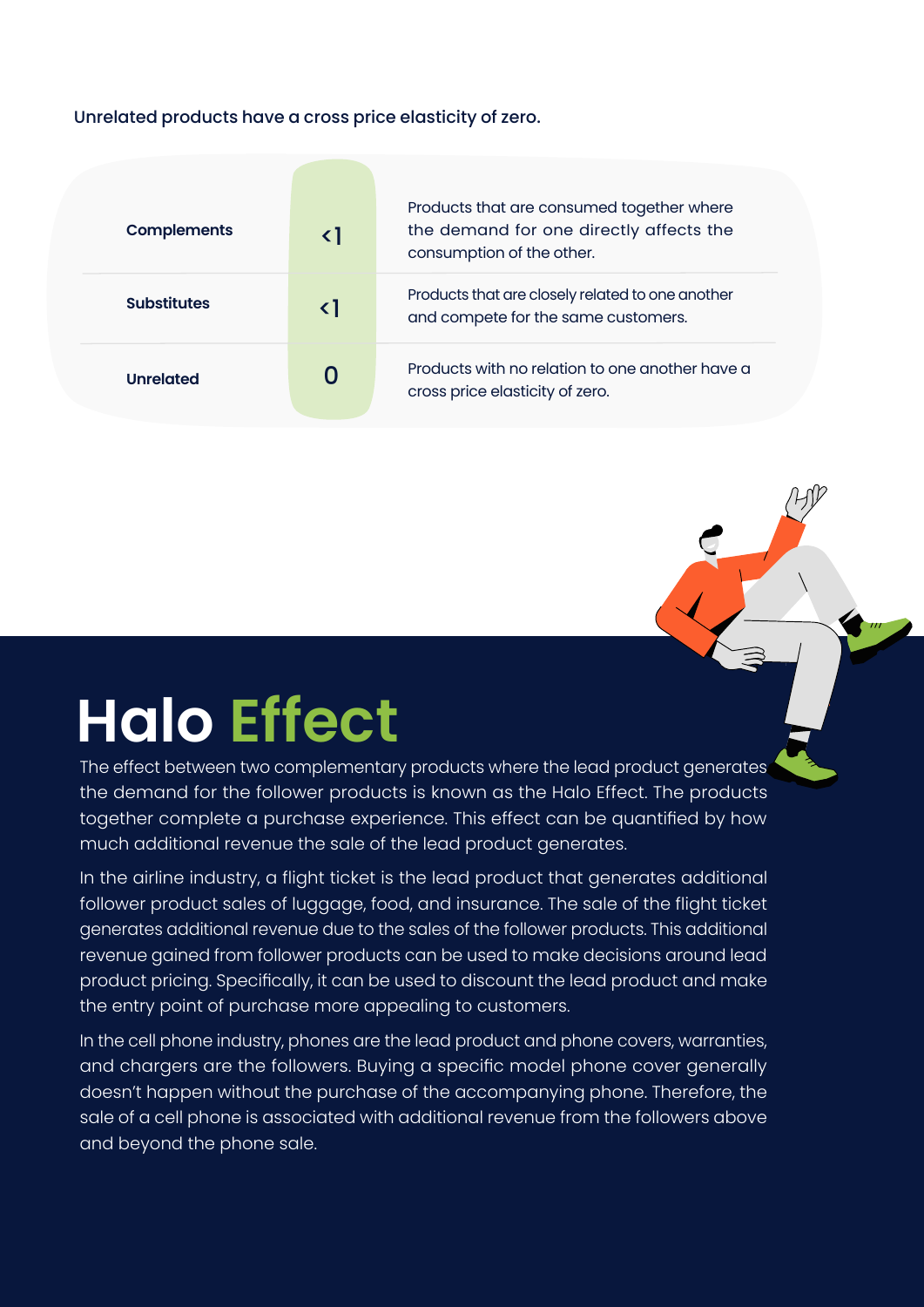# **Applications In Pricing**



Retailers that take advantage of cross elasticity of demand and identify products that benefit from the Halo Effect can make more informed pricing decisions and grow their revenue and profit.

#### **Whole assortment pricing**

Pricing products should not be done in isolation. Retailers need to consider the net effect of selling one unit of a product on the entire store sales. The complementary revenue gained from associated products that are sold helps inform both price increases and decreases. Retailers must pay attention to these inter-relationships across their full assortment.

In the cell phone store example, increasing the price of one phone will generate the sales for other phones in the store. This happens because the original phone becomes less competitive and generates demand for the rest. Conversely, reducing the price for the same phone will increase its competitiveness and thereby reduce the sales of competing phones.

In situations where there is a very strong relationship between products, the products need to be priced together towards a common goal. Retailers need to look at overall profitability across the assortment, not in isolation. Apple prices all iPhones of the same series together. Versions with more memory or a better camera are priced in relation to phones with less. Because of the close relationships between them, having unrelated pricing would not make sense to customers and would lead to a loss of profit.

#### **Strong Halo Effect relationships**

Successful pricing strategies for products with a strong Halo Effect relationship should be done together and in relation to one another. The lead product is priced aggressively, and the follower products are priced higher. The profit lost on the lead product is made back on the follower sales. This strategy is executed by looking at the additional follower revenue generated from the sale of the lead product and using that to discount the lead product price.

This type of pricing is often seen in consumables. Printers are sold at low prices because the profit is made back on ink sales. Coffee machines are discounted heavily because of subsequent capsule sales. The success of low-cost airlines can be credited to this pricing strategy as well. Tickets are sold at very low, often loss-leading, prices and profit is made back on the extra seat, luggage, and food charges.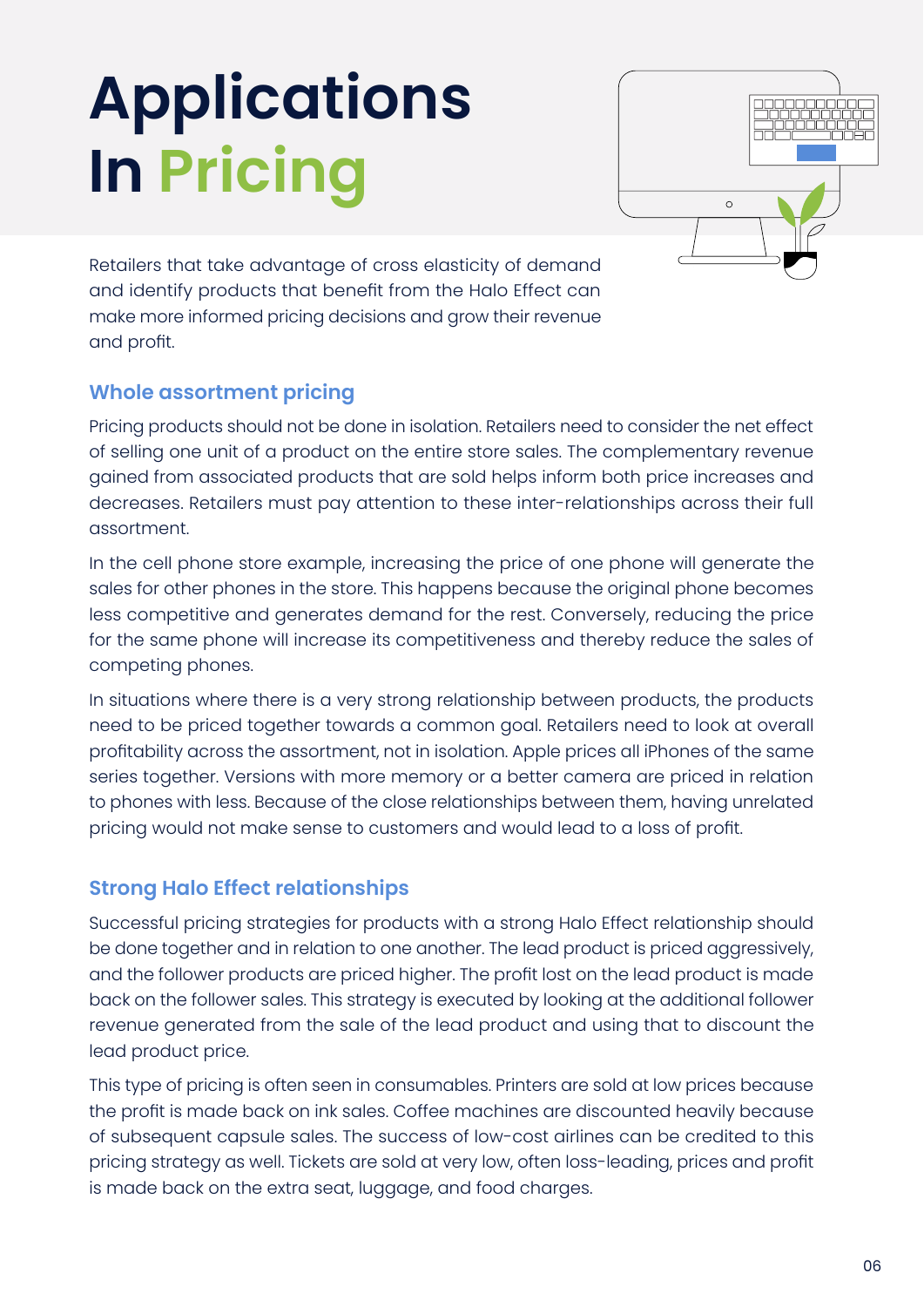#### **Example: Spirit Airlines 2016-2018 Ancillary Revenue Breakdown**



https://medium.com/traveltechmedia/airline-ancillary-revenues-1fb07ef381b8

# **Challenges**

While pricing that considers inter-product relationships results in higher profits for retailers, it does come with some challenges.

#### **Timing**

Sales of complementary products are connected easily using transaction data. However, this type of identification assumes that complements are sold together in one transaction. This is often not the case. Many complements are sold in continuous transactions over long periods of time. A customer may buy a coffee machine with some capsules initially, but the likelihood is that the additional revenue from capsules will keep increasing over time as they purchase refills. Therefore, looking to price the coffee machine initially by estimating the additional capsule revenue is not straightforward because it requires looking at continuous transactions.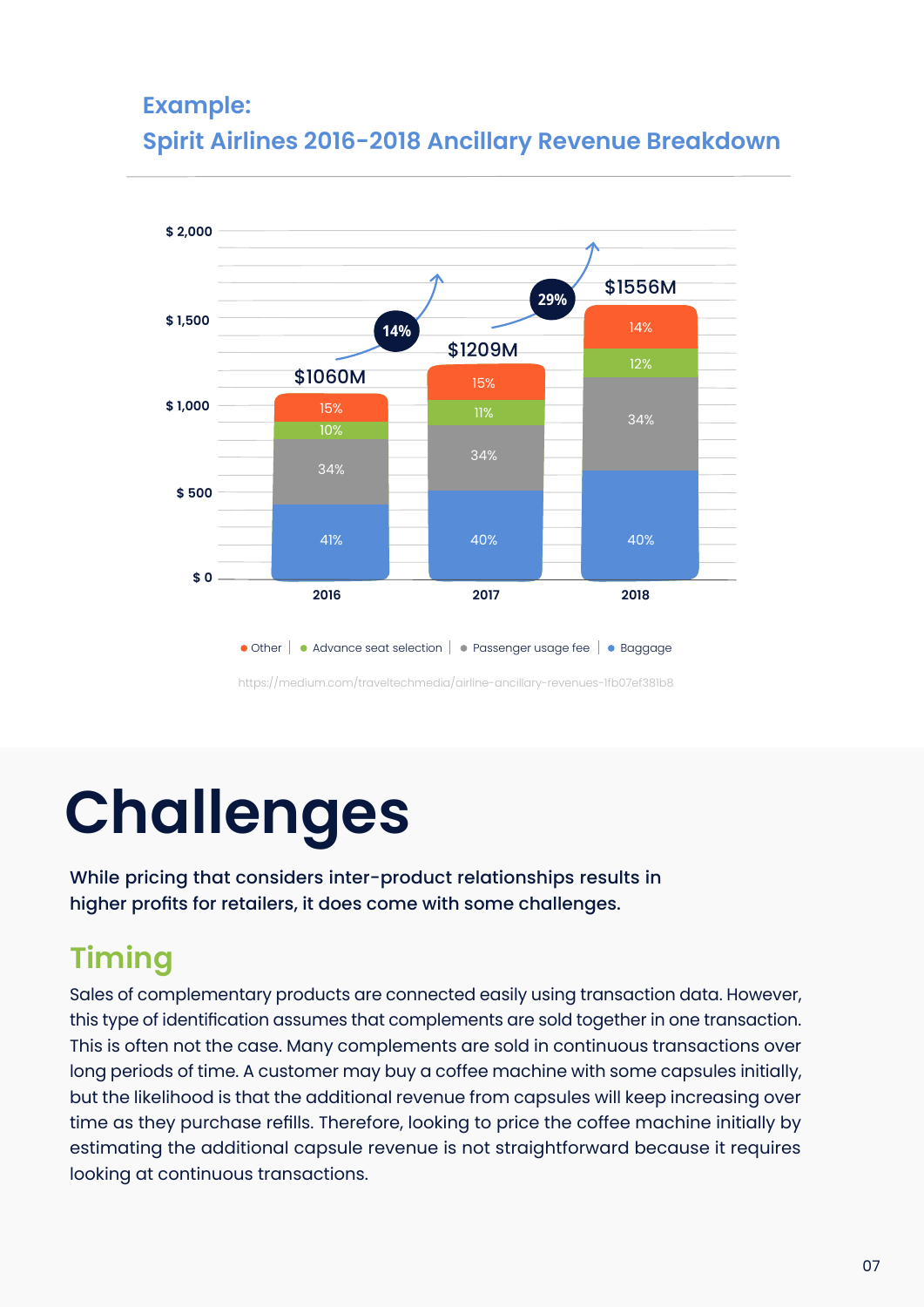| <b>After 12 Month</b>                                | Upgrade / Renew Warranty           |  |
|------------------------------------------------------|------------------------------------|--|
| May                                                  | <b>Capsules</b>                    |  |
| April                                                | Capsules & cleaning solution       |  |
| March --------------------- <mark>-----------</mark> | Capsules                           |  |
| February                                             | Capsules                           |  |
| January<br>----------------- <mark>-----</mark> -    | Capsules & cleaning solution       |  |
| November                                             | Capsules                           |  |
| October                                              | Capsules                           |  |
| <b>Initial Buy September -</b><br>୰                  | Coffee Maker + Capsules + Warranty |  |

#### **Cannibalization**

Offering a discount on one product can inadvertently cannibalize the sales of another, related product. Reducing the price of a phone with 64GB memory and leaving the 32GB version intact is going to transfer customers from one to the other. While more profit may be made on the 64GB version, profit is also lost on the sales of the 32GB, resulting in an overall loss



The Peloton indoor exercise bike rose to prominence in 2020 with its internet enabled on-demand workouts that allow customers to join live classes from the comfort of their home. Their revenue grew exponentially during the COVID-19 pandemic as exercise options became limited.

Peloton operates a subscription-based pricing model that benefits from the Halo Effect. The bike is the lead product and the subscription for the on-demand classes is the follower. While the large upfront investment for the luxury bike is accessible to everyone, once the bike is purchased, the \$39 monthly subscriptions for the classes is where Peloton grew its recurring revenue and profitability.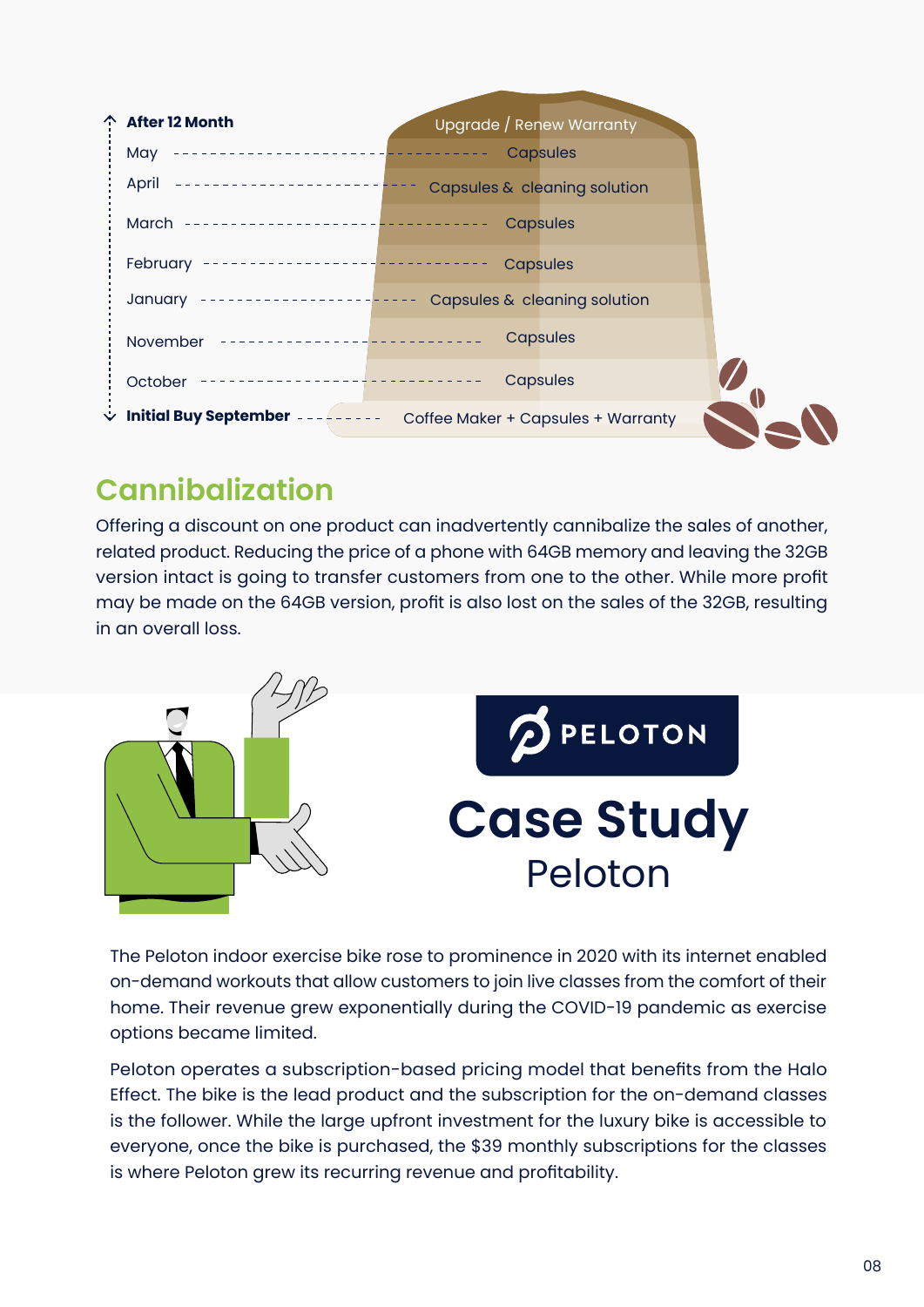### **PEDAL TO THE METAL**

In just a few years, Peloton has built an exercise empire, and the pandemic has only helped to accelerate its sales and profits.

Wall Street has taken notice, sending the company's shares surging despite misgivings from some analysts.

NOTE: DATA DISPLAYED AS CALENDAR YEAR, PELOTON FISCAL YEAR ENDED JUNE 30, 2020 SOURCES: S&P GLOBAL: BLOOMBERG PELOTON QUARTERLY REVENUES





Peloton recognized the strength of the Halo Effect and chose to capitalize on it further as sales slowed in 2021. They lowered the price of the luxury bike by \$400, from \$1,895 to \$1,495 in August 2021. The price drop of the lead product made it more accessible to a wider audience, and the revenue lost on bike sales is made up by the subscription growth from the additional customers. Taking advantage of this close relationship between the lead and follower products has allowed Peloton to executive pricing in a holistic way, growing their revenues further as a result.